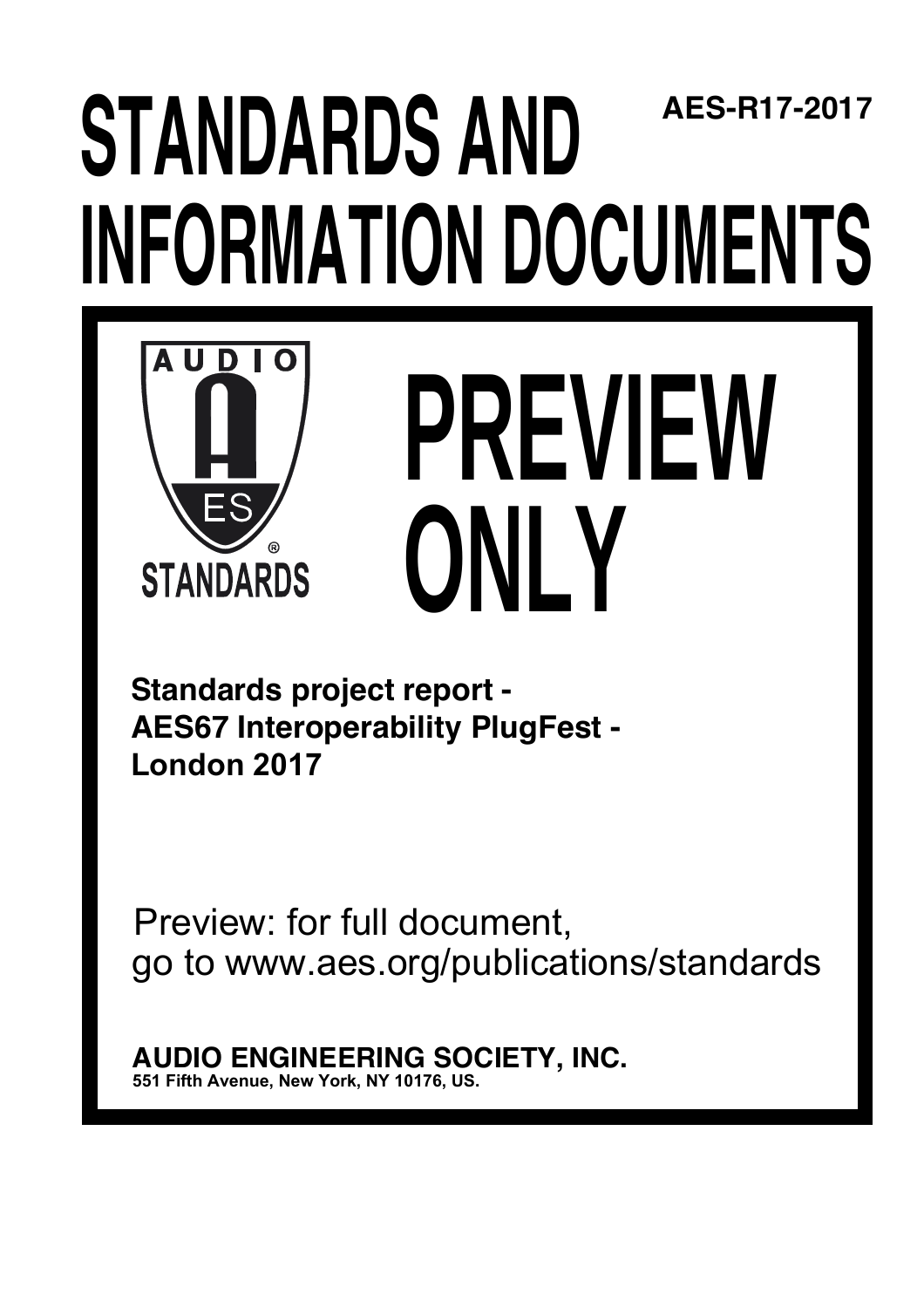

The **AES Standards Commit**<br>for the standards programme<br>it publishes a number of tech<br>ments and technical reports.<br>Working groups and task grou<br>bership are engaged in writii<br>include topics of specific relev<br>ip of any AES st The **AES Standards Committee** is the organization responsible for the standards programme of the Audio Engineering Society. It publishes a number of technical standards, information documents and technical reports.

Working groups and task groups with a fully international membership are engaged in writing standards covering fields that include topics of specific relevance to professional audio.

Membership of any AES standards working group is open to all individuals who are materially and directly affected by the documents that may be issued under the scope of that working group.

mardards. Enquiries may be addressed to Complete information, including scopes of working groups and project status is avai lable at http://www.aes.org/standards. Enquiries may be standards@aes.org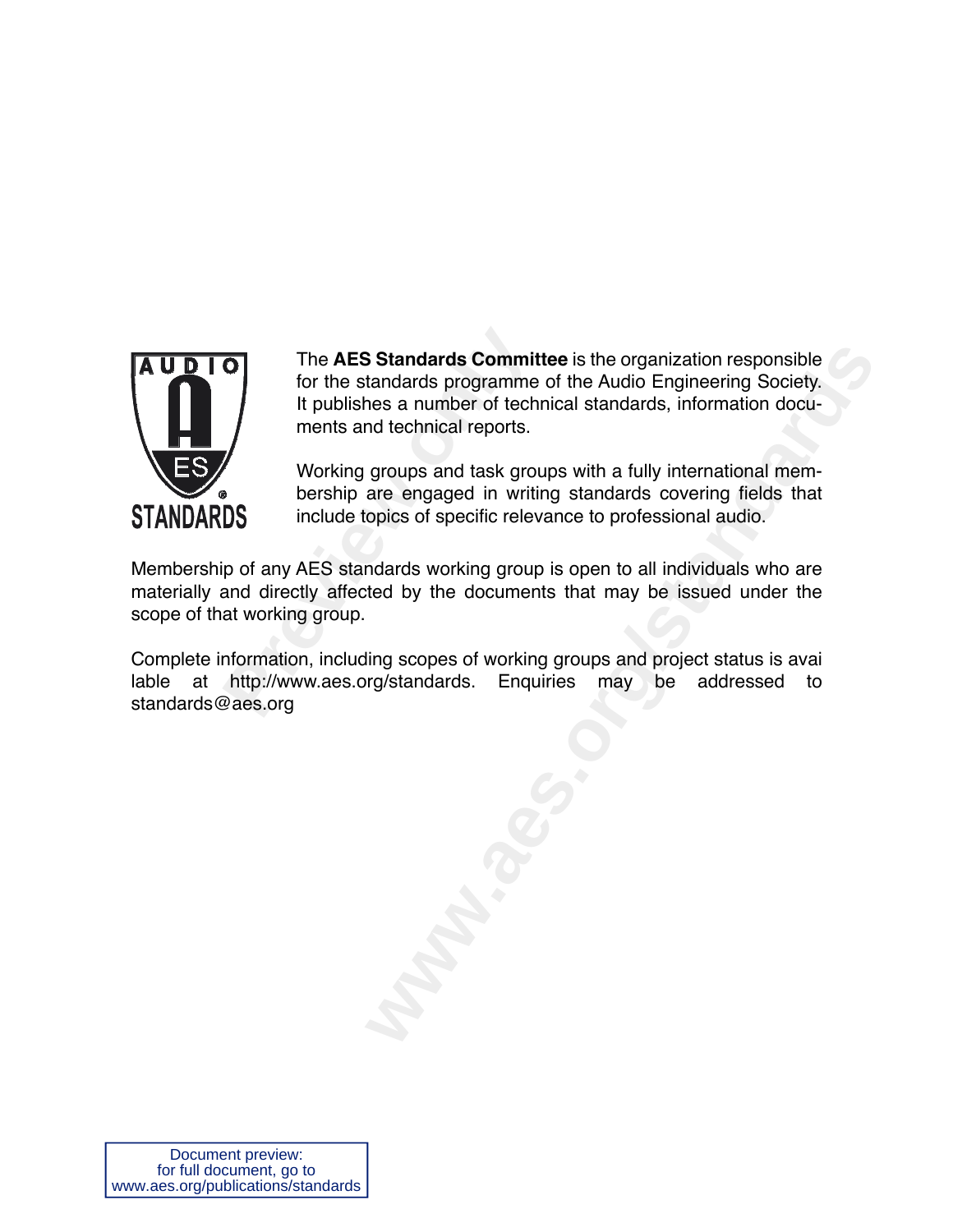## **AES-R17-2017**

# **Standards project report - AES67 Interoperability PlugFest - London 2017**

Published by **Audio Engineering Society, Inc.**  Copyright ©2017 by the Audio Engineering Society

#### **Abstract**

**Property Society, Inc.**<br>
117 by the Audio Engineering Society<br>
117 by the Audio Engineering Society<br>
117 by the Audio Engineering Society<br>
12. Previous Confirm interoperability. The result<br>
14. Previous of optional operat This report summarizes the AES67 interoperability test event ("plugfest") held at the headquarters of British Broadcasting Corporation (BBC), London on 13 to 16 February 2017. Twenty four companies tested 36 products against each other to confirm interoperability. The results are presented, together with the results of a range of tests of optional operational modes described in the standard.

**Example 18 Society**<br> **We are the comparison of 3 to 16 February 2017. Twenty four companies tested 36 ondom on 13 to 16 February 2017. Twenty four companies tested 36<br>
interoperability. The results are presented, together** An AES standards project report implies a consensus of those directly and materially affected by its provisions who have approved it as representing the views of their AESSC subcommittee but not of the AES as a whole. It is intended as a guide to aid the manufacturer, the consumer, and the general public. The existence of an AES report does not in any respect preclude anyone, whether or not he or she has approved the document, from manufacturing, marketing, purchasing, or using products, processes, or procedures not in agreement with the report. Publication does not assume any liability to any patent owner, nor does it assume any obligation whatever to parties using the report. This document is subject to periodic review and users are cautioned to obtain the latest edition.

**Audio Engineering Society Inc. 551 Fifth Avenue, New York, NY 10176, US.** 

www.aes.org/standards standards@aes.org

| Document preview:                  |
|------------------------------------|
| for full document, go to           |
| www.aes.org/publications/standards |

2017-04-28 printing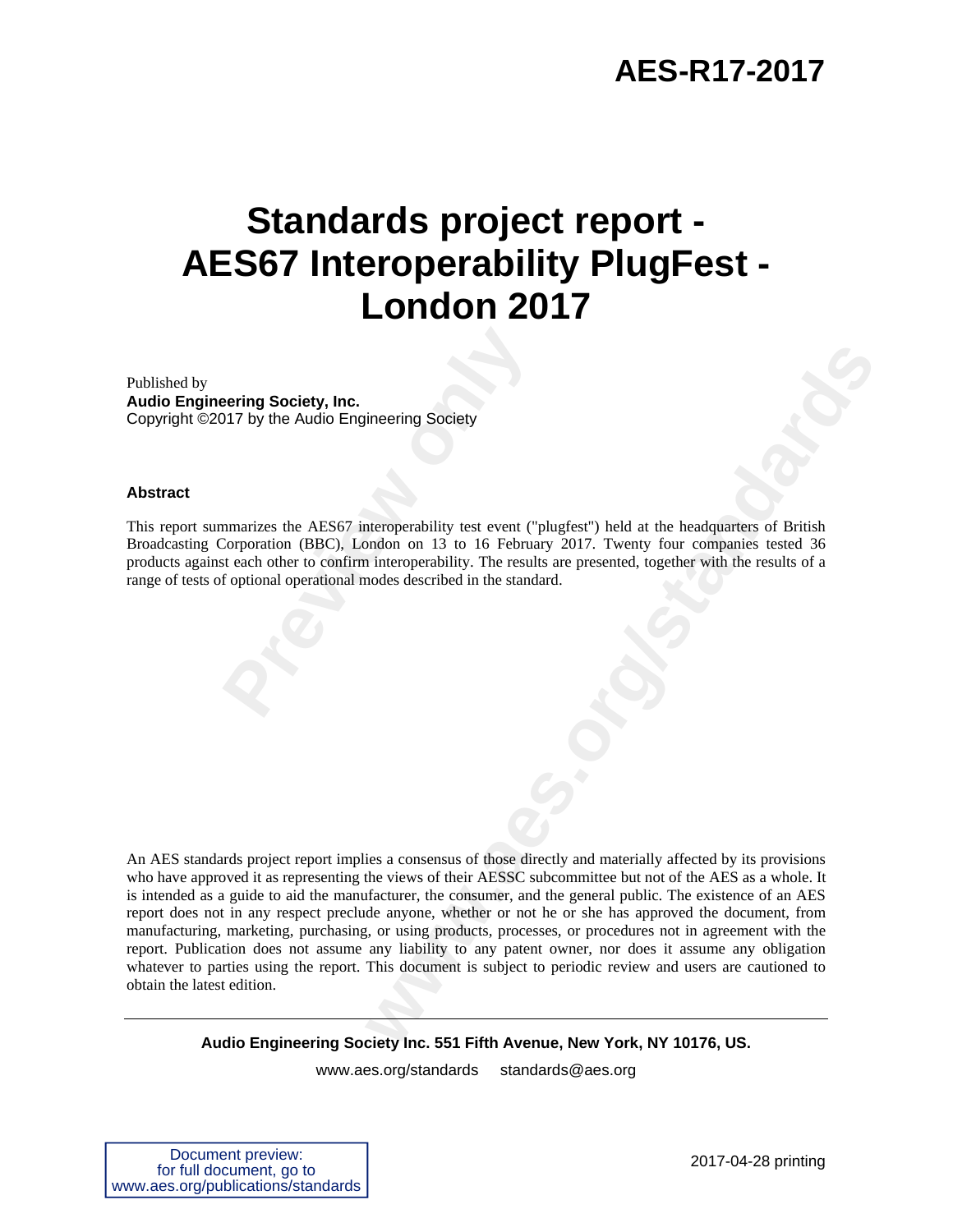#### $-2-$

#### **Contents**

| <b>Marian</b> |  |
|---------------|--|
|               |  |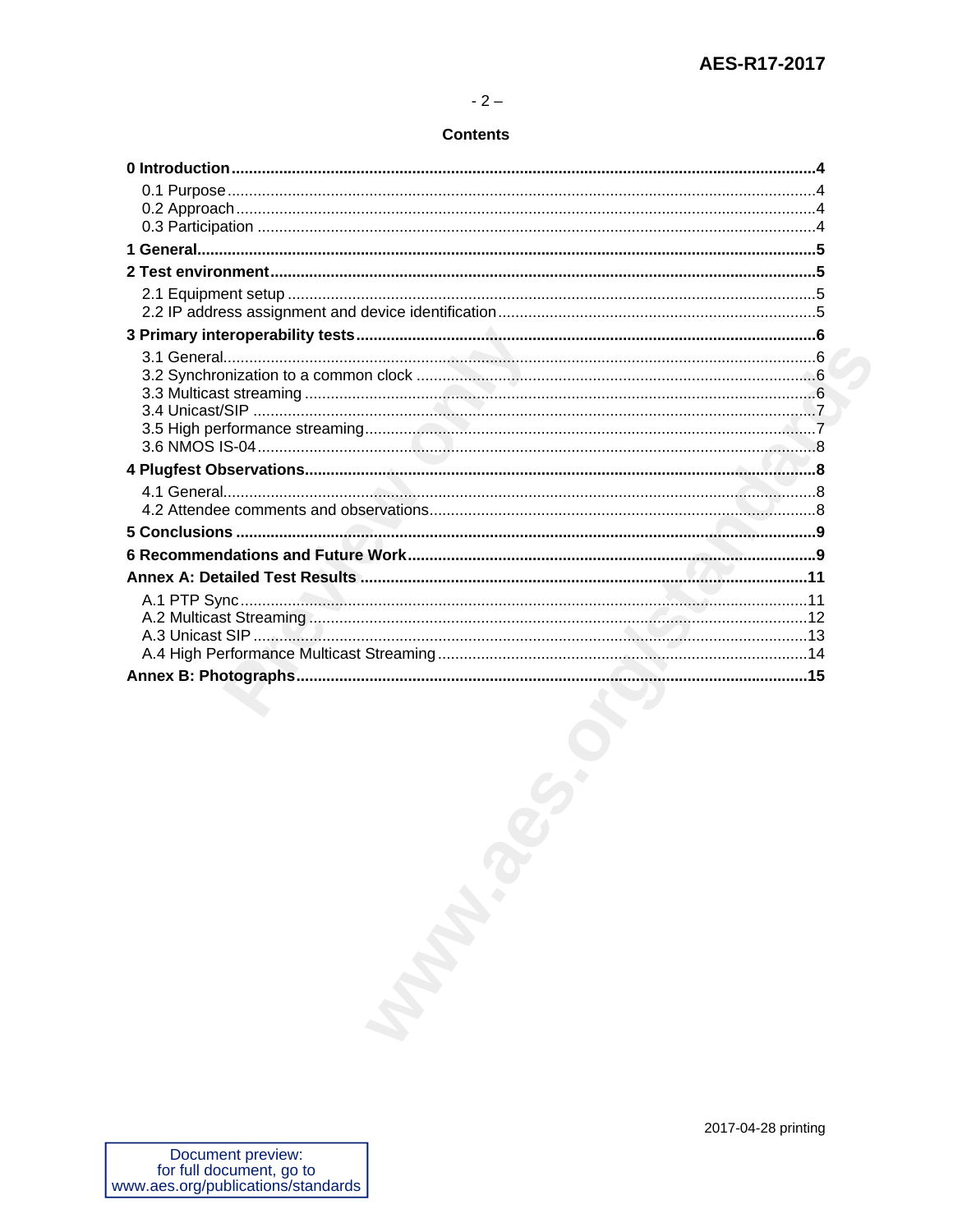#### **Foreword**

This foreword is not part of the report.

The interoperability tests described here were discussed and formulated by AES standards task group SC-02- 12-M under the leadership of Kevin Gross.

The members of the task group that produced these results are: Roberto Barbieri-Carrera, Claudio Becker-Foss, Richard Bell, Fredrik Bergholtz, Luke Bradshaw, Richard Cabot, Antoni Caceres, Roger Charlesworth, Benjamin Cochran, Andy Cooper, Tom de Brouwer, Jonny Gledhill, Mario Henke, Mickael Henry, Eric Heurtel, Terry Holton, Henry Jesuiter, Atsushi Kitagawa, Aki Makivirta, Camden Mannett, Erik Miehs, Chris Nighman, Bruce Olson, Ola Palm, Chris Roberts, Angelo Santos, Matthias Schuchert, Gregory Shay, Keiichiro Soma, Peter Stevens, Nicolas Sturmel, Jussi Tikkanen, Stephan van Tienen, Lothar Vlach, Chris Ware, Patrick Warrington, Leigh Whitcomb, Kehang Wu.

**Previously** Consoling Muslem Considers, and Considers and Whitcomb, Kehang Wu.<br> **Previous Sturmel**, Jussi Tikkanen, Stephan valuable help with organizing this event, and to the<br> **Previously** Consider a lot of Merging Tech **where**<br> **www.asset includes**<br> **www.asset includes**<br> **www.arestrandards**<br> **www.arestrandards**<br> **with the PEC for its generous hosting of the event.**<br> **with the PEC for its generous hosting of the event.**<br> **with Application** We would like to express our appreciation to Peter Stevens, Jamie Laundon, Jonny Gledhill, and Chris Roberts of the BBC for valuable help with organizing this event, and to the BBC for its generous hosting of the event. Nicolas Sturmel of Merging Technologies organized the testing and provided much leadership.

Morten Lave

Chair, SC-02-12 Working Group on Audio Applications of Networks